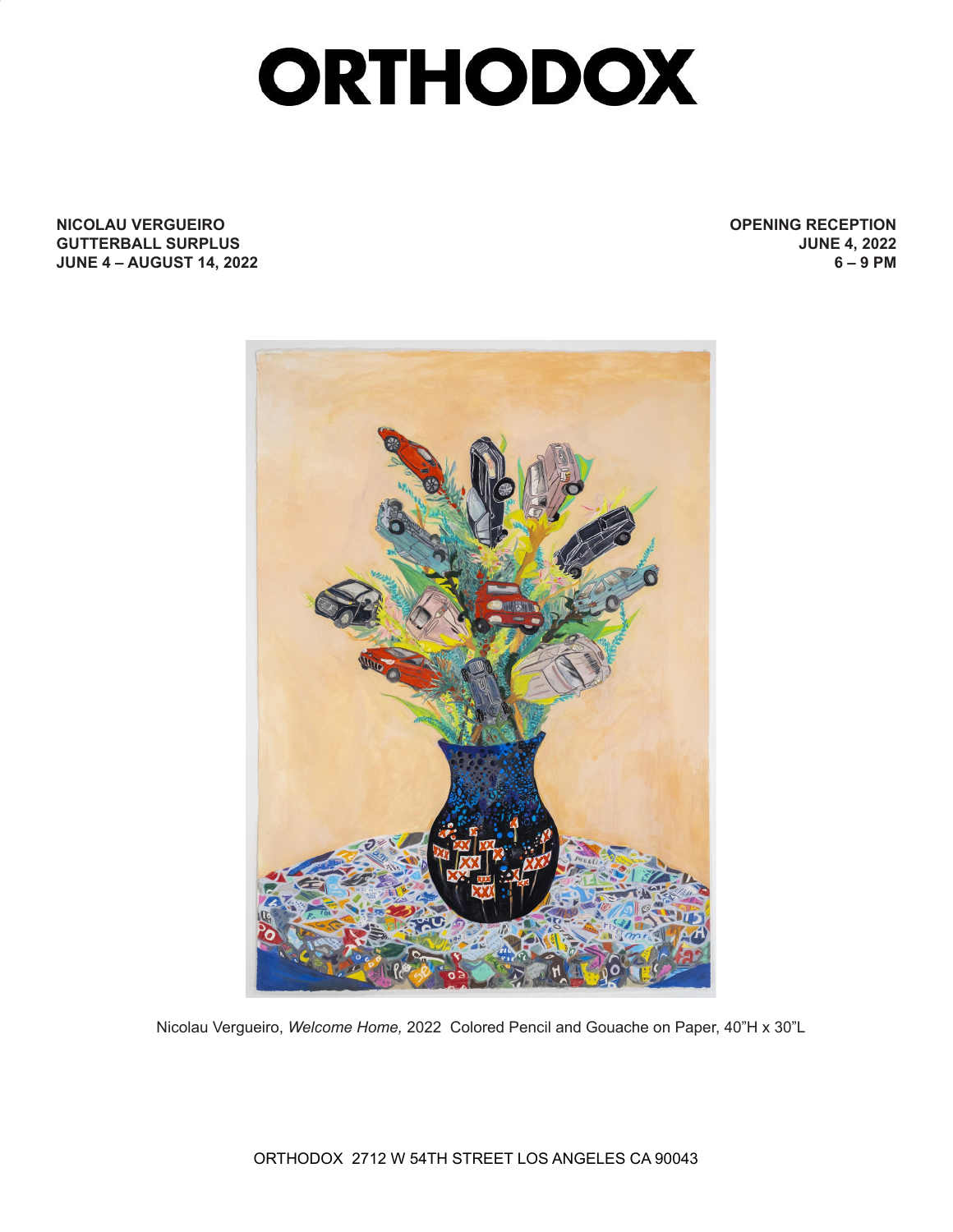## **ORTHODOX**

Nicolau Vergueiro's exhibition of drawings, *Gutterball Surplus*, at ORTHODOX from June 4th to August 14th, tells stories of personal and seismic change—identity and displacement, power and colonialism, the cost of consumerism—with a pedagogic urgency on pace with a dying Earth. For Vergueiro, the time is now.

Meeting the moment, Vergueiro's practice has significantly transformed over the past few years, expanding, perhaps most notably, into writing. What began as an exercise in formal experimentation—"I took master classes, workshops, meditated and went to the library every day, talked to other writers, awkwardly creating a voice"—has become a serious endeavor. Vergueiro will publish his first book, *A Mochila Desobediente* (*The Unruly Backpack*), with support from the Municipal Secretariat of Culture of the city of São Paulo, a hybrid collection that explores "questions of globalization, decolonization, and self-help" through essays, poems, and stories "that debate theories about overconsumption and waste society." In form and content, Vergueiro's writerly turn looks a lot like the pared-down move to drawing with colored pencil and gouache in *Gutterball Surplus*, a show that rifles through words and stories, myths and symbols, "illuminating," like his forthcoming book, "the author's affection and critical eye towards our material culture in the fourth industrial wave."

Some of the works are steeped in symbolic language and narrative tropes, the words just outside the frame. *Welcome Home* is a series of three drawings of floral bouquets, a prosaic symbol of bourgeois luxury. Vergueiro's bouquets, however, poke fun at the outsize cost of frivolous consumerism: the flowers are in fact shiny colorful cars and the tablecloth they sit upon made of trash and product labels. In *OK Boomers*, a sky filled with cartoonish hands foregrounds a solitary ladle, its meager output contributing to an illusory dessert that is crushing the city below it, a comment on trickle-down economics and the junk fantasy of class ascendancy. *Pussy Choke*, the show's pièce de résistance, is a feminist retelling of Medea and an announcement of a new world: a woman crushes a king between her legs while a high-rise totem representing solar energy looks on approvingly—"The sun goes back to being the only source of power." These drawings do work for the future, creating imaginary spaces that serve as directives for tomorrow.

The works in the show that employ words and letters directly are more abstract in their messaging. A series of alphabet works, a practice Vergueiro started in 2013, play on the act of making meaning with language by dressing up letters in other forms. In *Snob Alphabet*, letters are made out of delicate flags, conflating the work and words of nations, making ideology out of all efforts to communicate. Each letter in *Punish Alphabet* is an elaborate instrument of torture, a comment on the English language as a tool of colonialism and Western control, as well as an emotional, if ironic, plea for different tools. *Missing My Beloved Cold War*, a drawing of a transparent phone from the 1980s whose cord spells out the work's title, plays with sentimentality and nostalgia, both embodying and critiquing the preference for past horrors over present ones. Taken as a whole, the torrent of colors and codes, stories and warnings, odes and catastrophes in *Gutterball Surplus* reveals an artist at his most visionary, I can't wait to see what he sees next.

-Svetlana Kitto